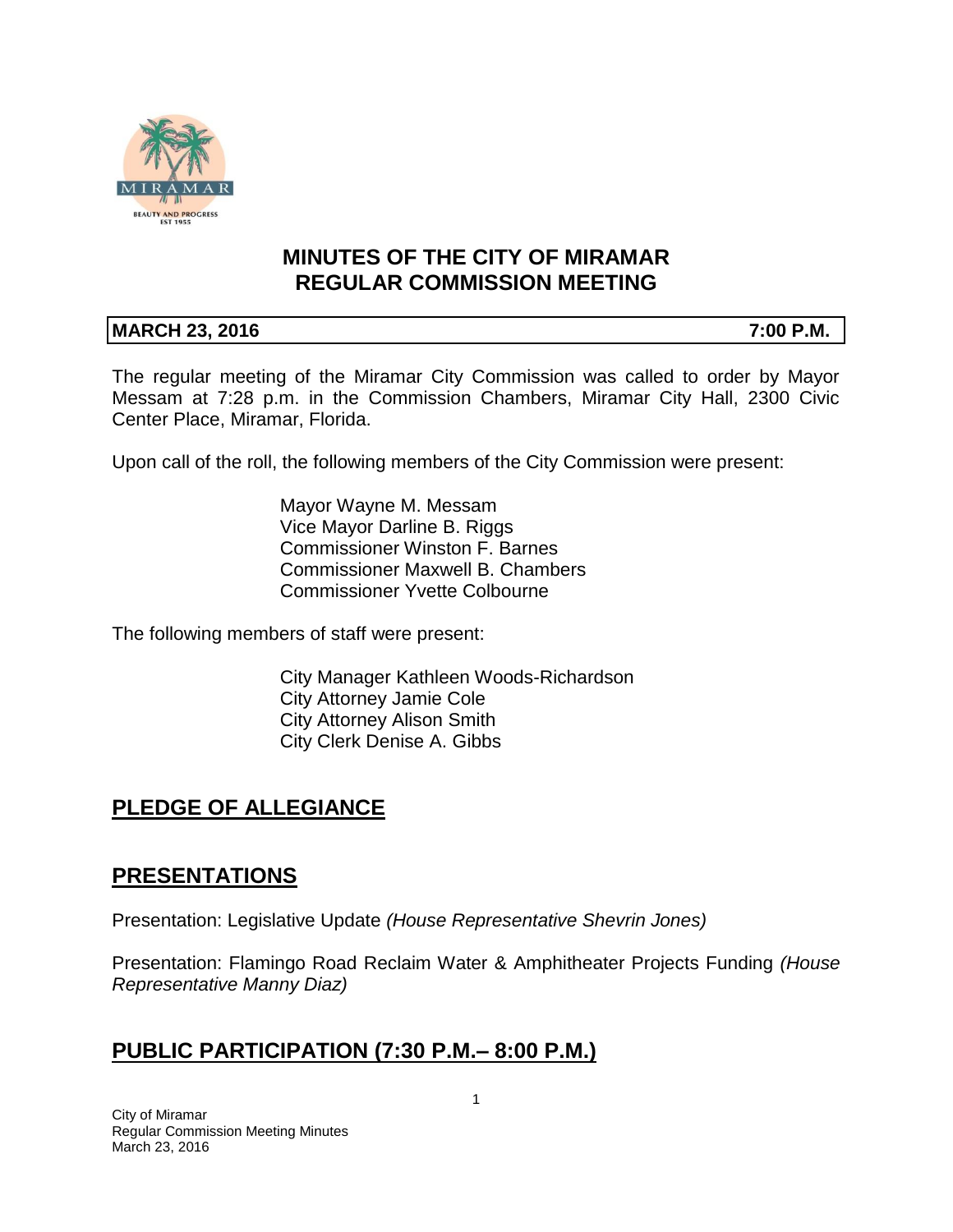Norma Martin, Miramar resident and of the Miramar Parc Homeowners' Group, expressed kudos for the teamwork and support of City's police officers that she witnessed at the funeral of Police Officer Joseph Vetter. She went on to mention resident inquiries concerning the sound barriers along Acapulco Drive in east Miramar, noting the residents complained about the sound levels they dealt with, particularly at nights, and they requested information about the legal sound level from City staff. To her knowledge, the matter had yet to be addressed, so she was requesting the staff of the relevant City department to look into the matter.

MAYOR MESSAM: Thank you so much, and we'll have appropriate staff follow up with you, Ms. Martin.

George Pedlar, Miramar resident, congratulated the City Commission on retaining the Public Participation agenda item as a regular part of Commission Meetings. He commented public participation allowed members of the public to state their views, concerns, and make requests of the City Commission and staff, and this was sometimes the only conduit elected officials had with members of the Miramar community. When a member of the public attended a Commission meeting and spoke, Commission members needed to personally follow up with residents as a positive sign that they were endeavoring to stay in touch with their constituents, so the latter did not feel they were speaking in vain.

Nasif Alshaier, Miramar resident, commended the City Commission and staff for the revenue bond projects taking place in the City, though he did not feel the City should have used the revenue bond to build the wall at the Harbour Lakes community, as it was a private residential community, so the residents of Harbour Lakes should be responsible for paying for the wall.

# **PRESENTATIONS contd.**

Proclamation: Water Conservation Month *(Mayor Wayne M. Messam)*

Proclamation: National Community Development Week *(Mayor Wayne M. Messam)*

Proclamation: Camasha Cevieux Day *(Mayor Wayne M. Messam)*

# **CONSENT AGENDA**

Commissioner Chambers pulled item three.

On a motion by Commissioner Colbourne, seconded by Vice Mayor Riggs, to approve Consent Agenda Items 1a, 1b, 1c, 1d and 2, the Commission voted: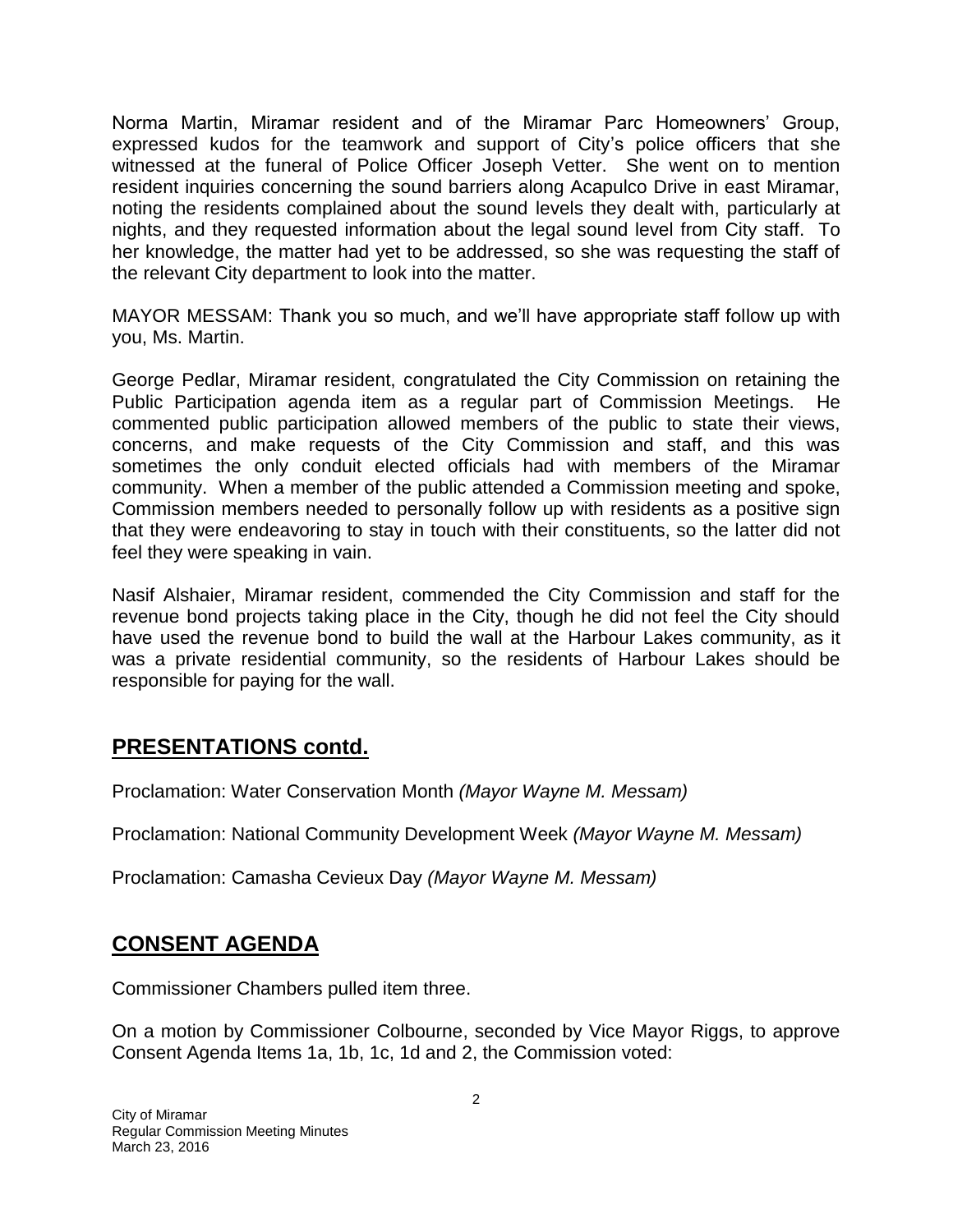| <b>Commissioner Barnes</b>    | Yes |
|-------------------------------|-----|
| <b>Commissioner Chambers</b>  | Yes |
| <b>Commissioner Colbourne</b> | Yes |
| Vice Mayor Riggs              | Yes |
| Mayor Messam                  | Yes |

**1a.** Minutes of the Cottages at University Park HOA Meeting of February 3, 2016

### **Approved**

**1b.** Minutes of the Regular Commission Meeting of February 23, 2016

### **Approved**

**1c.** Minutes of the Special Commission Meetings of March 2, 2016

### **Approved**

**1d.** Minutes of the Regular Commission Meetings of March 2, 2016

### **Approved**

**2.** Temp. Reso. #R5988 approving and authorizing the City Manager to execute a Cash Security Agreement and issue to Broward County a cash bond in the amount of \$405,464 as security for the **Flamingo Road Reclaimed Water Distribution Main Project**. *(Utilities Director Hong Guo)*

### **Resolution No. 16-79**

**3.** Temp. Reso. #R5889 approving an amendment to Resolution No. 15-09, to **change the location** for the **new playground equipment** from Miramar Regional Park to **Civic Center Park** and to reduce the approved expenditure amount from \$103,155 for the purchase of playground equipment from Playcore Wisconsin, Inc. d/b/a Gametime through Dominica Recreation Products, Inc. to an amount not-to-exceed \$89,290. *(Parks & Recreation Director Terrence Griffin)*

COMMISSIONER CHAMBERS: I don't why, this item seems like we were getting ahead of ourselves, because this playground was purchased for the Regional Park?

MR. GRIFFIN: I'll briefly explain. What was happening was, initially, the project at Regional Park, the expansion of the Corporate Conference Facility, and the Administration Building were big projects. Obviously, it was scaled back, but prior to that time, we moved ahead to get the playground, because what was happening was the footprint of the new Corporate Conference Administration building would require that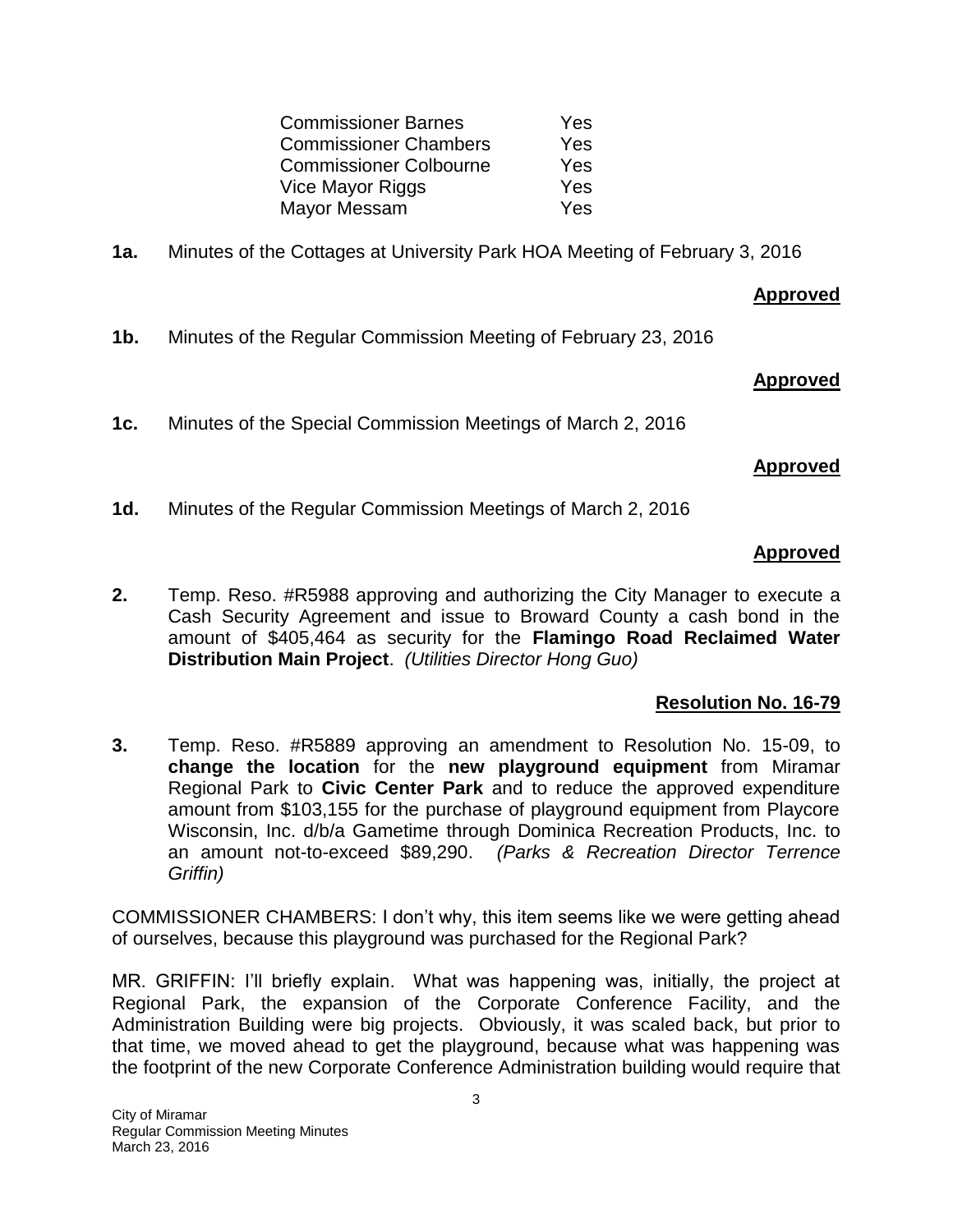the existing playground that's near the corporate pavilion, if you're familiar with Regional Park, was going to be relocated across the street. Once the project was scaled back and the footprint was reduced, there was no need for that to happen but, as a result, we had moved ahead, anticipating the project would go through and ordered the playground, so it was being manufactured at the time that discussion took place to scale back. Not to lose any funding, and we still needed a playground at our new park the Civic Center Park, which is next to the Miramar Aquatic Center, we were able to talk to the playground manufacture, and say, "Can we scale the project back and the playground back and still use it?" And, obviously, we were able to do that, so that's what's happening. The Regional Park isn't losing anything; we're just able to provide a playground at the new Civic Center Park that we were going to do anyway.

COMMISSIONER CHAMBERS: My question is, the existing playground, we were not able to relocate that if we were going to proceed with the corporate building? It's not locatable?

MR. GRIFFIN: No, there's no need to relocate it now.

COMMISSIONER CHAMBERS: I know. But let's say we were going to build the corporate pavilion, could we have relocated the existing playground?

MR. GRIFFIN: We were only going with the plans that called for just the relocation of a couple of pieces, because that playground is now more than ten years old, and we couldn't relocate the entire playground structures. No, we were going to add some new pieces and relocate a couple of the existing pieces. That's what the original plan called for.

COMMISSIONER CHAMBERS: I'm trying to get to see why we went ahead and purchased the playground before we even approve the building of the corporate pavilion, because things were never finalized until I got here, that we made the decision not to build the corporate pavilion.

MR. GRIFFIN: No, we were moving ahead with the project, and then, eventually, discussions came about and things were changed. We were moving ahead. That project was on the books to be done, and that's why we moved forward and ordering the playground, and getting our bids, quotes, and things like that.

COMMISSIONER CHAMBERS: What kind of equipment are we talking about?

MR. GRIFFIN: Just your typical playground apparatus, slide, swings, just different play apparatuses, and we're going to be providing that at the new Civic Center Park.

COMMISSIONER CHAMBERS: How large is the property that we're going to put this playground on the east?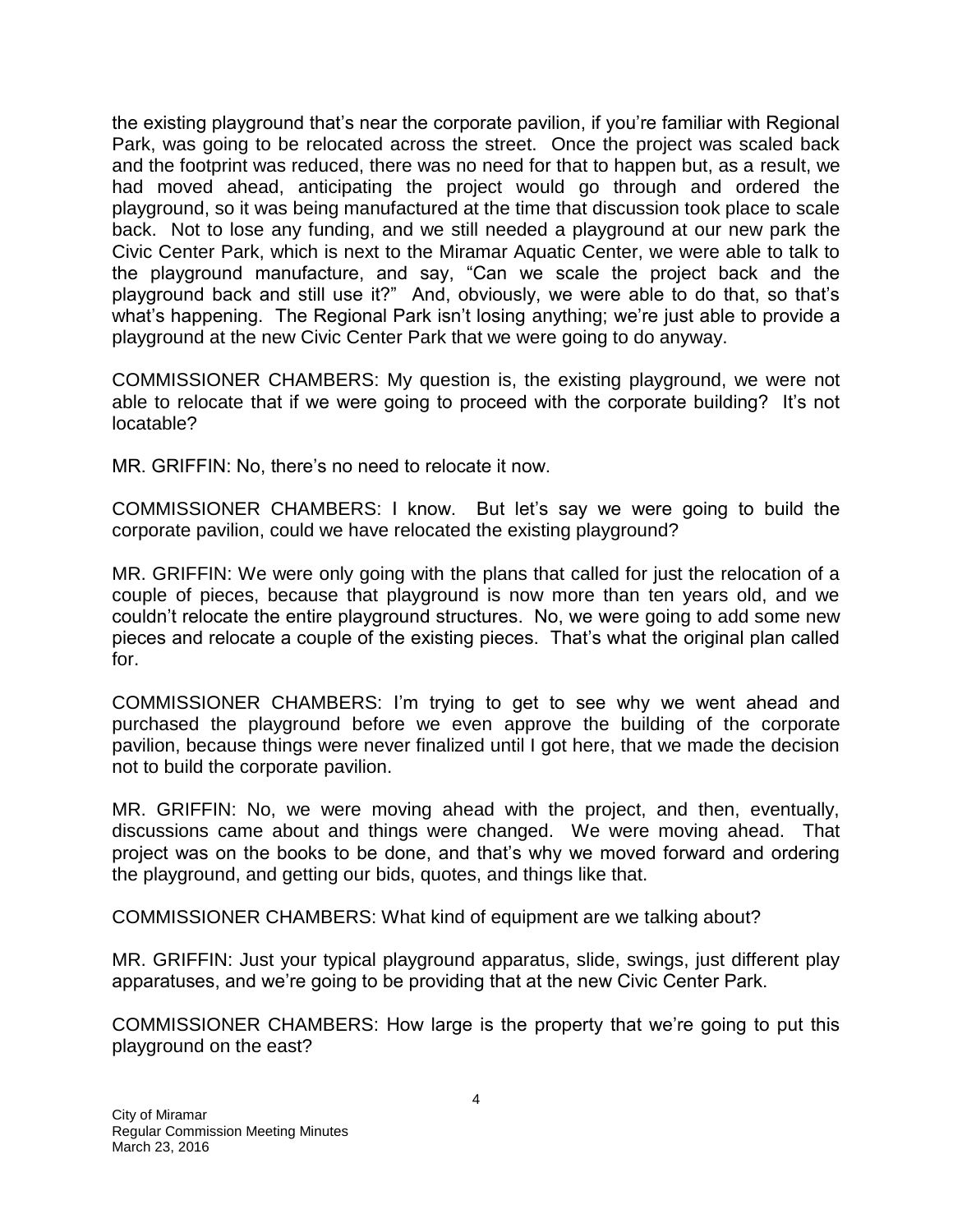MR. GRIFFIN: That site is about a one-acre site, but it always called for when we developed with the Civic Center Park, this is the old PBA building, where the building was demolished. We had always planned to put a playground structure there, and we've gotten \$150,000 in grant funding from Broward County to help with the project, so it was always planned to have a playground there, but, obviously, since we have one being produced for regional, we just relocated that item.

COMMISSIONER CHAMBERS: What I'm trying to get at is, on the east side of Miramar, if you take a look at the County park, Pineland Park, that preserve park, it's heavily utilized, so it's in high demand, so I just don't want any playground on the east side that's going to sit there and not being used properly. I was wondering if we could look at the Pineland to see if we could do something like that to make it more useful on the east side.

MR. GRIFFIN: We think the project is going to be used. This is, as a part of the grant that we applied for years ago for the Civic Center Park. It was to take away the exotic vegetation, restore it, and the County saw the value in that, because, see, basically, the building was purchased from the PBA by Broward County and deeded over to the City, so it was an asset. And now you have to realize where it is; you have the Aquatic Center, now you have that piece. You have our Youth Enrichment Center, which doesn't have a playground, by the way, and this is just a small facility: a picnic pavilion, a playground, couple exercise station, that's it. It's a small neighborhood park.

COMMISSIONER CHAMBERS: Is there room to add anything else?

MR. GRIFFIN: No, not really, just a one-acre site, so once we get the pavilion, put in the playground, and then put a couple of fitness stations, that's really all you can do there, but the Aquatic Center is right next to it, so the pool is there as well.

COMMISSIONER CHAMBERS: Thank you. I was trying to see if we could do something to add to what we have in Pineland, because it's so utilized.

MR. GRIFFIN: It's only a one-acre site. Actually, I think it's like .98 something; it's really not one acre. It's a small site.

COMMISSIONER CHAMBERS: Thank you, sir.

MR. GRIFFIN: You're welcome.

MAYOR MESSAM: Thank staff for your proactiveness, and your ability to adjust, because that project was approved during 2013, so when decisions are made there with capital projects already in the pipeline, there's consequences to them. Just for recollection, the corporate pavilion was part of the 2013 capital program with the revenue bond, and then, subsequently, was repurposed when the Commission decided to build Fire Station 107, which cancelled the corporate pavilion, which, at that time, the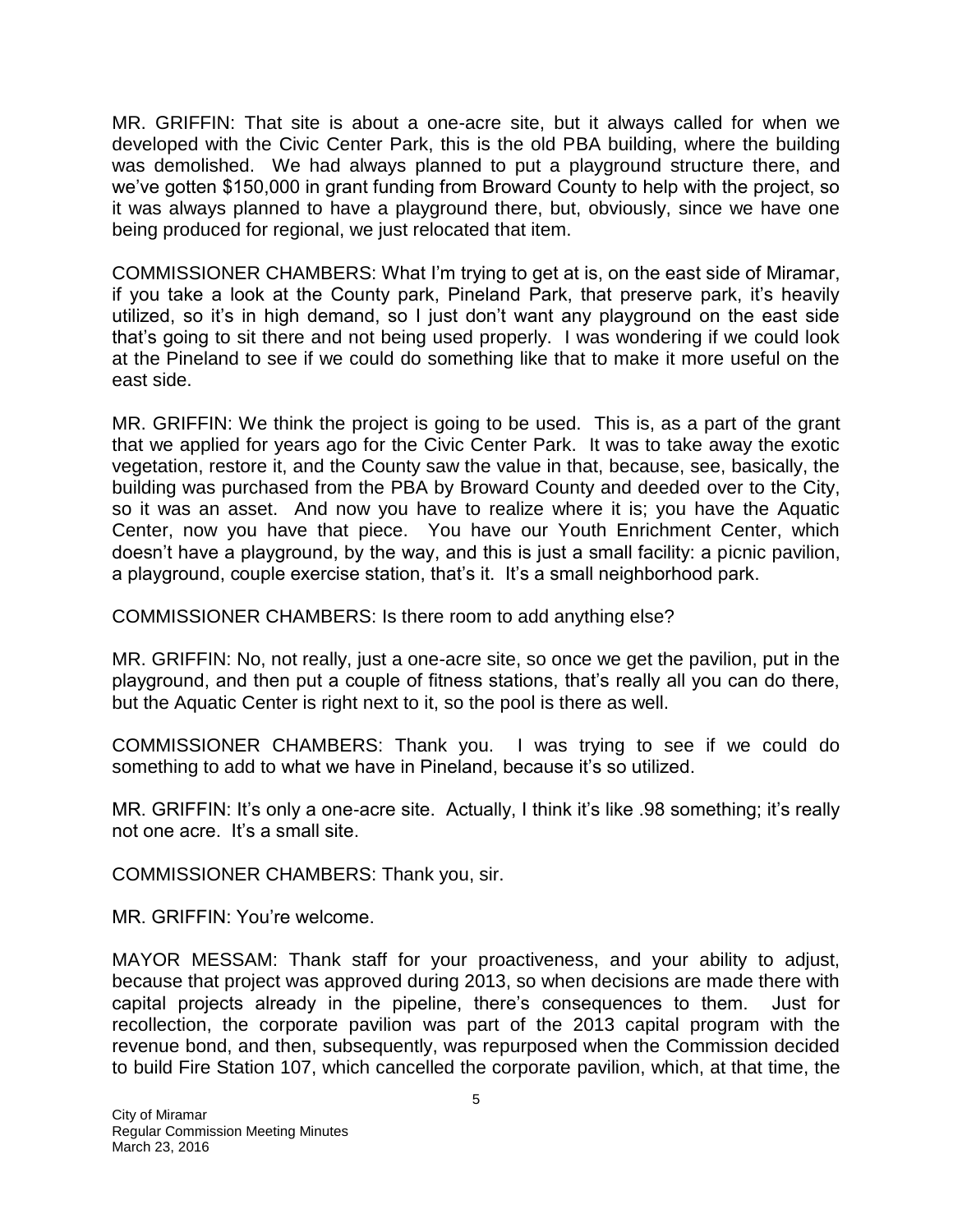equipment was being manufactured at that time. I think it's a great location. We're always looking to add more features and amenities to the east side of town in Historic Miramar, and I'm sure the kids and the parents of that neighborhood are definitely going to put that park facility to use. Yes, Commissioner Barnes.

COMMISSIONER BARNES: Just for information's sake. How difficult or how easy was it to get the manufacturers to actually scale down? Was it a great negotiating deal?

MR. GRIFFIN: Well, we worked with them before, and it's Gametime. We've worked with them before, and they worked with us, basically. They worked with us. Obviously, they want to continue to do business with us, so it was a partnership.

MAYOR MESSAM: If there aren't any other questions, I'll entertain a motion.

On a motion by Commissioner Chambers, seconded by Commissioner Colbourne, to approve Resolution #R5979, the Commission voted:

| <b>Commissioner Barnes</b>    | <b>Yes</b> |
|-------------------------------|------------|
| <b>Commissioner Chambers</b>  | <b>Yes</b> |
| <b>Commissioner Colbourne</b> | Yes        |
| Vice Mayor Riggs              | <b>Yes</b> |
| Mayor Messam                  | Yes.       |

### **Resolution No. 16-80**

### *End of the Consent*

# **RESOLUTIONS**

**4.** Temp. Reso. #R5979 approving the award of Request for Proposals No. 15-09- 47 for **Third Party Claims Administration Services** to Gallagher Bassett Services, Inc.; authorizing the City Manager to execute an agreement with Gallagher Bassett Services, Inc. for a three year term, commencing April 1, 2016, with two one-year renewal options. *(Human Resources Director Sam Hines and Procurement Director Randy Cross)*

Human Resources Director Sam Hines went over the subject resolution, as set forth in the backup. The City Manager recommended approval.

MAYOR MESSAM: Thank you, Mr. Hines. At this time, are there any individuals from the public who wish to comment on this item? Seeing none, bring it back to the dais. Are there any questions on this item? If not, I'll entertain a motion.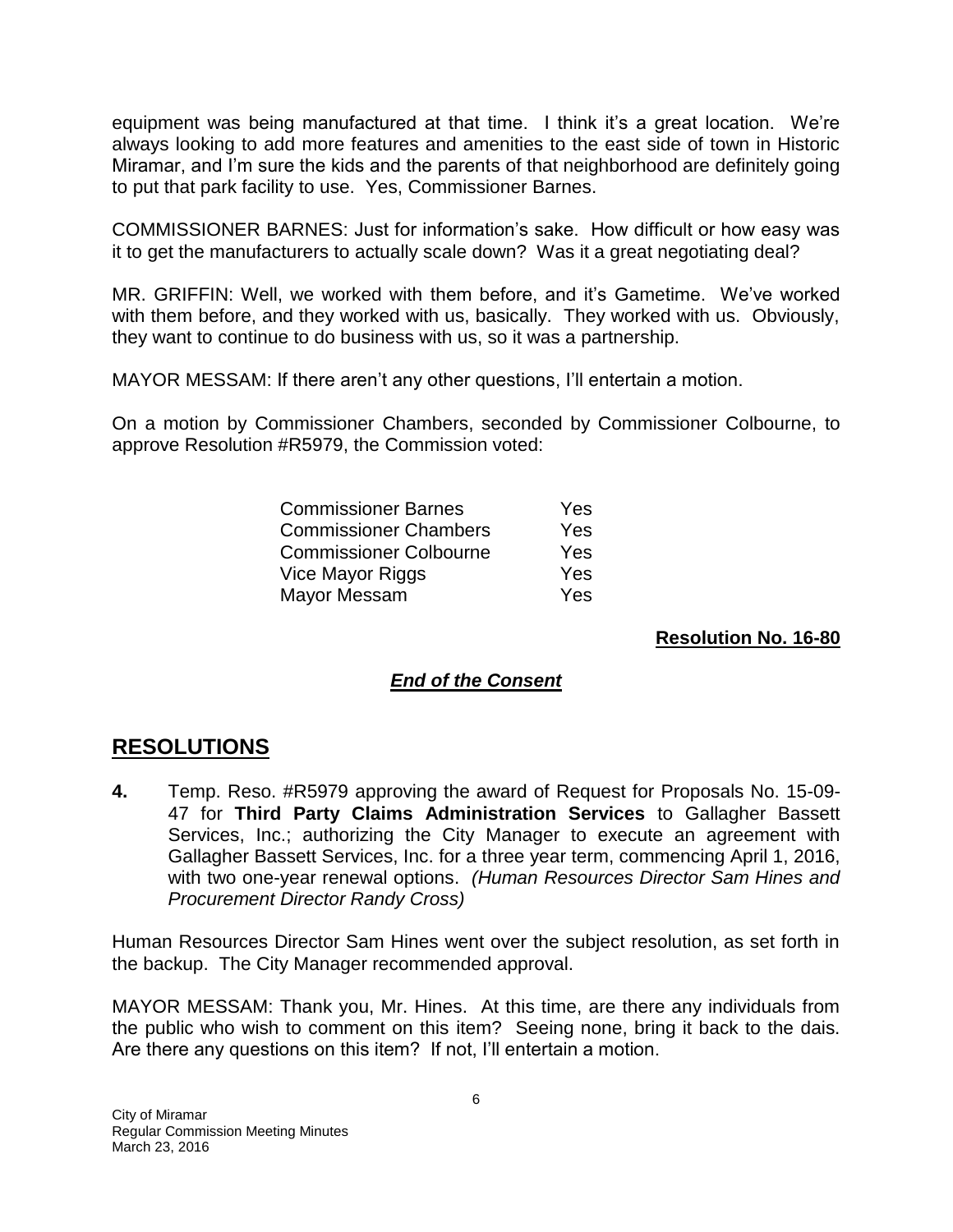On a motion by Commissioner Barnes, seconded by Commissioner Chambers, to approve Resolution #R5979, the Commission voted:

| <b>Commissioner Chambers</b>  | Yes |
|-------------------------------|-----|
| <b>Commissioner Barnes</b>    | Yes |
| <b>Commissioner Colbourne</b> | Yes |
| Vice Mayor Riggs              | Yes |
| Mayor Messam                  | Yes |
|                               |     |

### **Resolution No. 16-81**

**5.** Temp Reso. #R5996 authorizing the **renewal** of **various insurance coverages** for the City's Protected Self-Insurance Program as part of the City's Comprehensive Risk Management Program, effective April 1, 2016 through March 31, 2017 (the "Insurance Renewals"); approving a projected premium cost not-to-exceed \$2,206,171, including taxes and fees; declaring by four-fifths affirmative vote that applying the City's competitive procurement procedures to the insurance renewals is not in the City's best interest, thereby exempting the insurance renewals from the City's competitive procurement requirements; authorizing the Human Resources Director to negotiate lower premium amounts due under the insurance renewals. *(Human Resources Director Sam Hines)*

Human Resources Director Sam Hines discussed the proposed resolution, as detailed in the backup. The City Manager recommended approval.

MAYOR MESSAM: Thank you, Mr. Hines. At this moment, are there any comments from the public on this item? Seeing none, back to this dais. Are there any questions. If not, I'll entertain a motion.

On a motion by Commissioner Chambers, seconded by Commissioner Colbourne, to approve Resolution #R5996, the Commission voted:

| <b>Commissioner Barnes</b>    | Yes |
|-------------------------------|-----|
| <b>Commissioner Chambers</b>  | Yes |
| <b>Commissioner Colbourne</b> | Yes |
| Vice Mayor Riggs              | Yes |
| Mayor Messam                  | Yes |

### **Resolution No. 16-82**

**6.** Temp. Reso. #R6018 approving a **Comprehensive Pay Plan** for **unrepresented employees** for the period beginning October 1, 2015 through September 30, 2016. *(Human Resources Director Sam Hines)*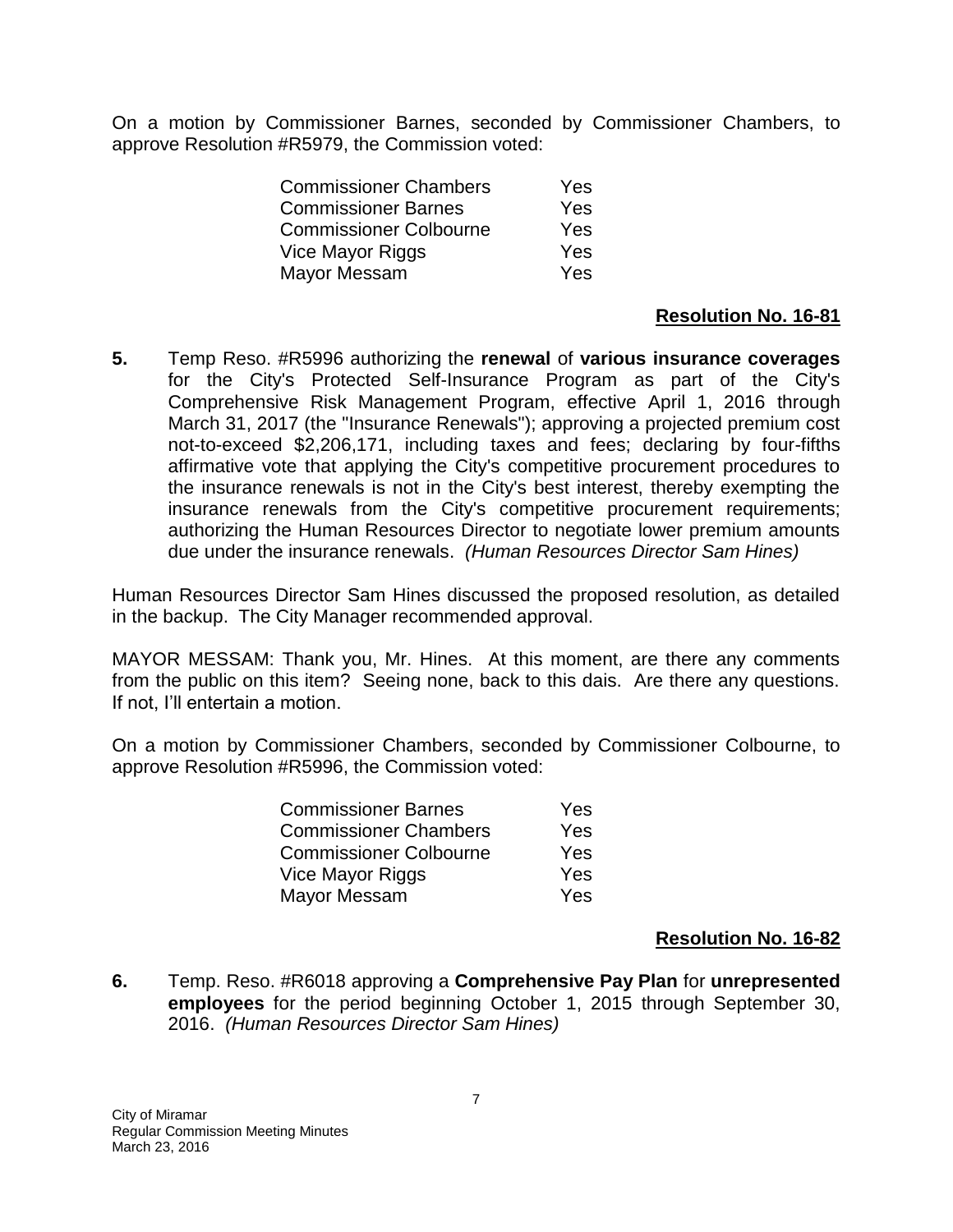Human Resources Director Sam Hines reviewed the subject resolution, as illustrated in the backup. The City Manager recommended approval.

MAYOR MESSAM: Thank you, Mr. Hines. Are there any comments from the public on this item? Seeing none, coming back to the dais. Commissioner Barnes, you're recognized.

COMMISSIONER BARNES: Just an observation, and for your response. In the presentation, you mentioned promotion and tenure. Speak to us, if you would, and explain why it is important to not only attract the kind of staffing that we need, but to do as much as we can to keep them once they're with us? Because we understand, there are certain, specific tasks, job functions that need to be done, and sometimes we kind of raid corporate areas around us. Explain why it is essential to not only bring these people in, but to give them these kinds of incentives to stay with us?

MR. HINES: Because, number one, attracting good employees, if you have a good reputation, it becomes fairly easy to get people in the door. To keep them, because once you have competent people on board, the market pressures can be tremendous to steal those people away, so we have to be cognizant of that, and make sure that we were properly compensating our employees. Secondly, we should reward people, some people call it loyalty. I call it necessity really, because we should reward people for tenure, and those people that we have coming on board, we should reward those people. Right now, as you probably know, we do have a longevity award that we give people, and we should continue that. But all of those factors, really, we have to be aggressive, in terms of trying to keep our employees, we have to be, because if we don't, we're going to be on the losing end, and so what we're looking at are those kinds of things that we can ensure that people stay with the City.

COMMISSIONER BARNES: Just to cap this observation. I think this is most appropriate, having an understanding of what takes place even in your department, and some of the staff you've been able to take on in the last couple of years. This is most appropriate and timely. Thanks.

MAYOR MESSAM: Any other comments from the dais? Vice Mayor.

VICE MAYOR RIGGS: Under Section 5, it says: All employees, excluding Commission staff. I believe a few Commission Meetings ago, Commissioner Barnes; you mentioned you wanted that included, so how does this include our Commission staff? Where do they fit in? How do they benefit from this?

MR. HINES: They don't. They're under a separate program all together. They do not participate in the Comprehensive Pay Plan, and that was your decision to extricate them away from the Compensation Pay Plan in order to be able to have the flexibility to compensate them how you wished.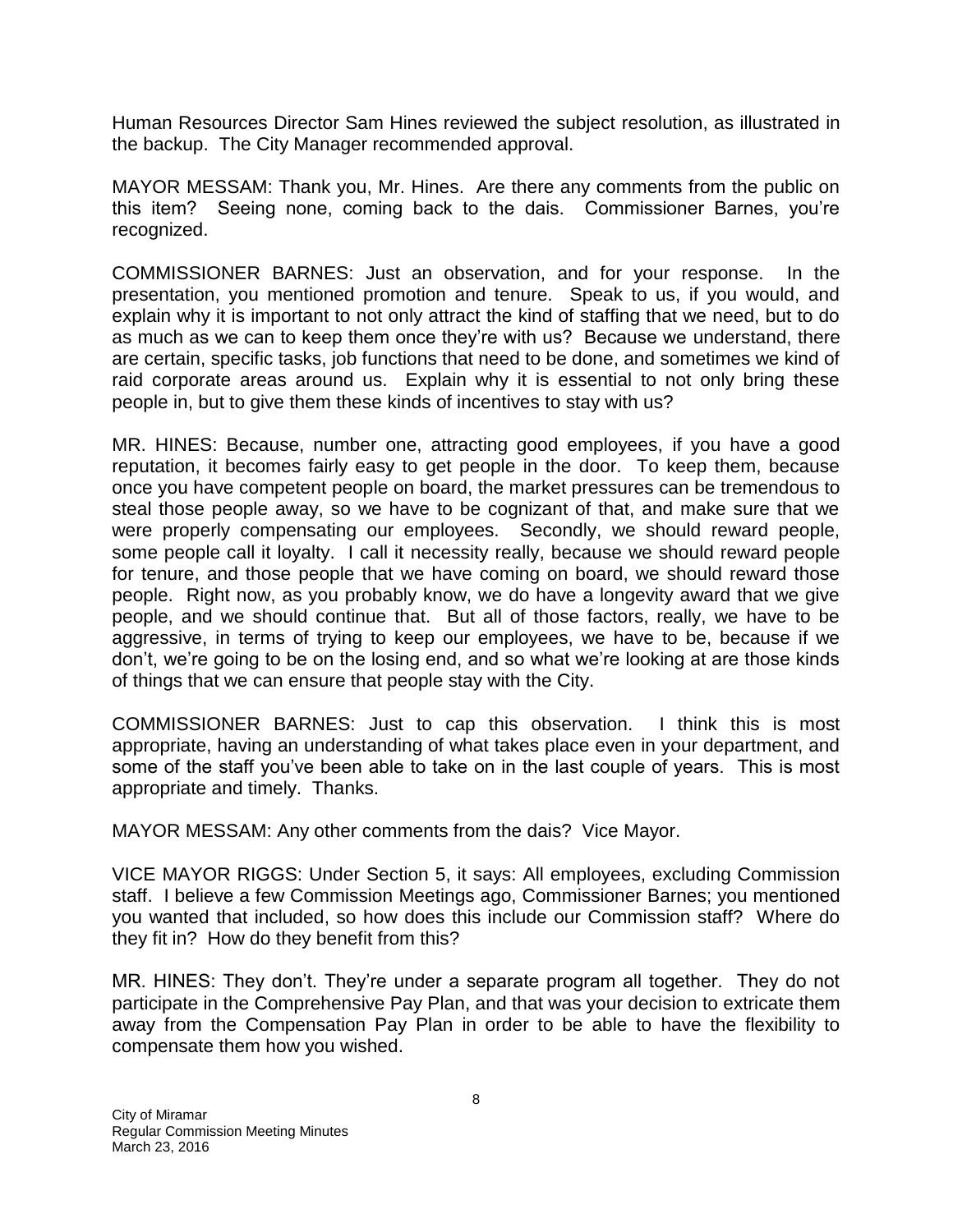VICE MAYOR RIGGS: So, Commissioner Barnes, are you still—is this the one?

COMMISSIONER BARNES: We'll pursue this close to the budget time.

VICE MAYOR RIGGS: I see. Well, this is a conversation that we do need to have, because you mentioned some great benefits, and I also notice the education assistance program, so I do believe that the Commission staff be able to fit under that umbrella, and take advantage of those benefits as well. So we will be having that conversation in the future. I'm good. That's it, thank you.

MAYOR MESSAM: At this time, I'll entertain a motion if there aren't any other comments or questions.

On a motion by Commissioner Barnes, seconded by Commissioner Chambers, to approve Resolution #R6018, the Commission voted:

| <b>Commissioner Barnes</b>    | <b>Yes</b> |
|-------------------------------|------------|
| <b>Commissioner Chambers</b>  | Yes        |
| <b>Commissioner Colbourne</b> | Yes        |
| Vice Mayor Riggs              | Yes        |
| Mayor Messam                  | Yes        |

### **Resolution No. 16-83**

MAYOR MESSAM: There has been a request for a very brief bathroom break.

### **Recess/Reconvene**

## **PUBLIC HEARING**

**7.** Temp. Reso. #R5992 adopting the **Local Housing Assistance Plan ("LHAP")** for the **City of Miramar's State Housing Initiatives Partnership ("SHIP") Program** for Fiscal Years 2016-2017, 2017-2018, and 2018-2019; authorizing submission of the LHAP to the Florida Housing Finance Corporation. *(Community & Economic Development Director Eric Silva)*

Community & Economic Development Director Eric Silva presented the proposed resolution as indicated in the backup. The City Manager recommended approval.

MAYOR MESSAM: Thank you, Mr. Silva. At this time, are there any members from the public who wish to comment? Seeing none, coming back to the dais, are there any comments or questions? Vice Mayor Riggs.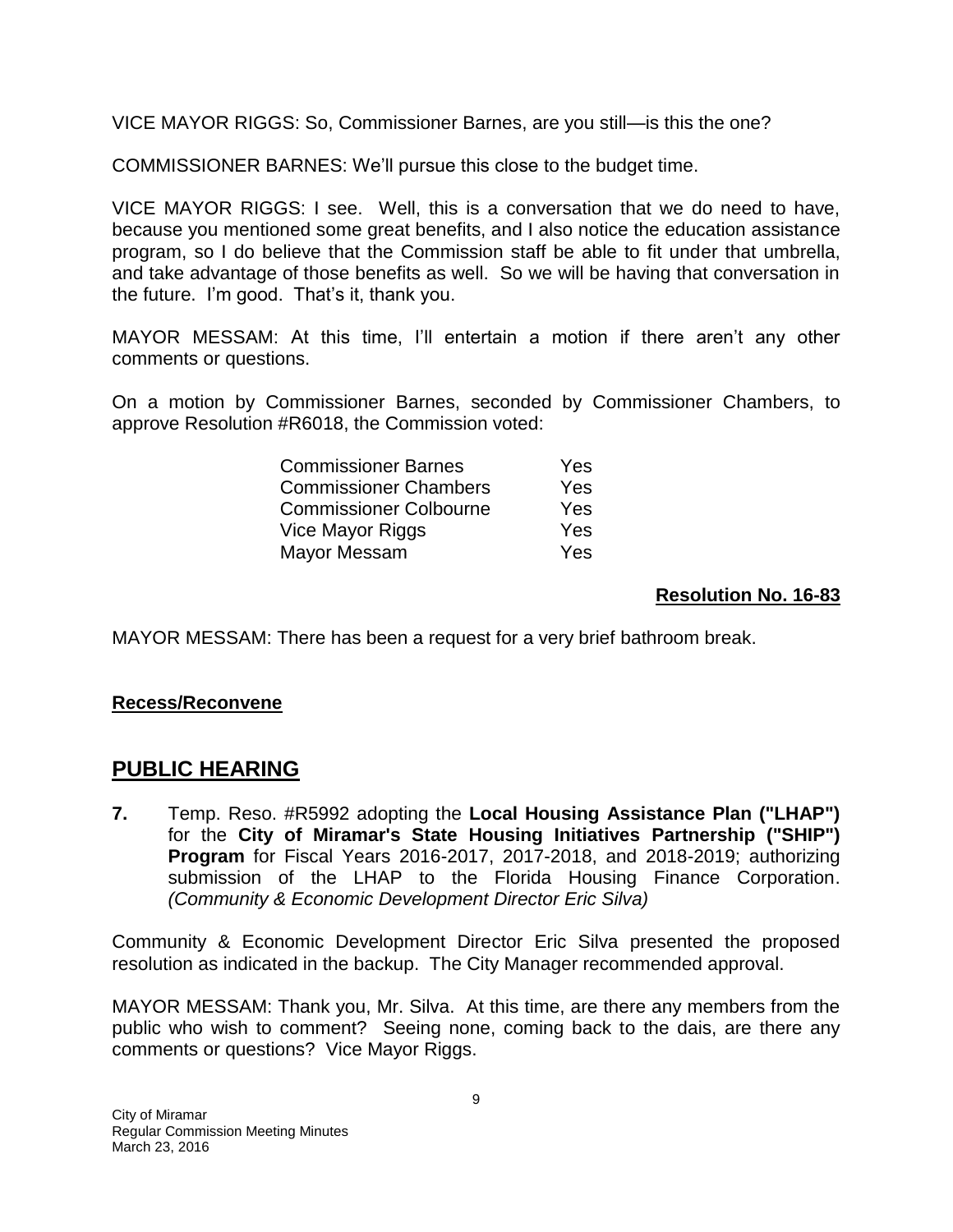VICE MAYOR RIGGS: You had the public notice on February  $7<sup>th</sup>$ . Are you required to have an actual meeting?

MR. SILVA: It was a published notice.

VICE MAYOR RIGGS: Just a notice? You're not required to have an actual meeting for the public to come and ask question?

MR. SILVA: Right, for this, we didn't have a meeting, no.

VICE MAYOR RIGGS: No, I was under the impression that you had to have an actual meeting, where you invite them to ask questions, and be informed, because most people don't even know that this loan. Thy think it's free money.

MR. SILVA: That was for a different program. You might be thinking of the NSP program that we did last year, the Neighborhood Stabilization Program.

VICE MAYOR RIGGS: So this one is not requiring to have a public meeting, just the notice?

MR. SILVA: Just the notice.

MS. STEVENS: Good evening, Debbie Stevens, Client Services Manager. Well, the HUD, for CDBG, we are required to have a pre-development meeting. For example, for an action plan that's coming up for this year, we're having a pre-developed meeting tomorrow at the Multi-purpose Center. But for SHIP, which is the LHAP, there's no required meeting, just a notice.

VICE MAYOR RIGGS: Thank you.

MAYOR MESSAM: Commissioner Chambers, you're recognized.

COMMISSIONER CHAMBERS: This is one of my issues that I face on a daily basis with my residents, and I was just wondering if I could have input tomorrow, if you could give me some information to take back. I was misunderstood at a previous meeting when I spoke about the funding for a resident rehabilitation program, and I just want to help more residents, instead of a few. This is something that we need to have more discussion about and I thank you guys for bringing the item forward.

MAYOR MESSAM: If there aren't any other comments or questions, I'll entertain a motion.

On a motion by Vice Mayor Riggs, seconded by Commissioner Colbourne, to approve Resolution #R5992, the Commission voted: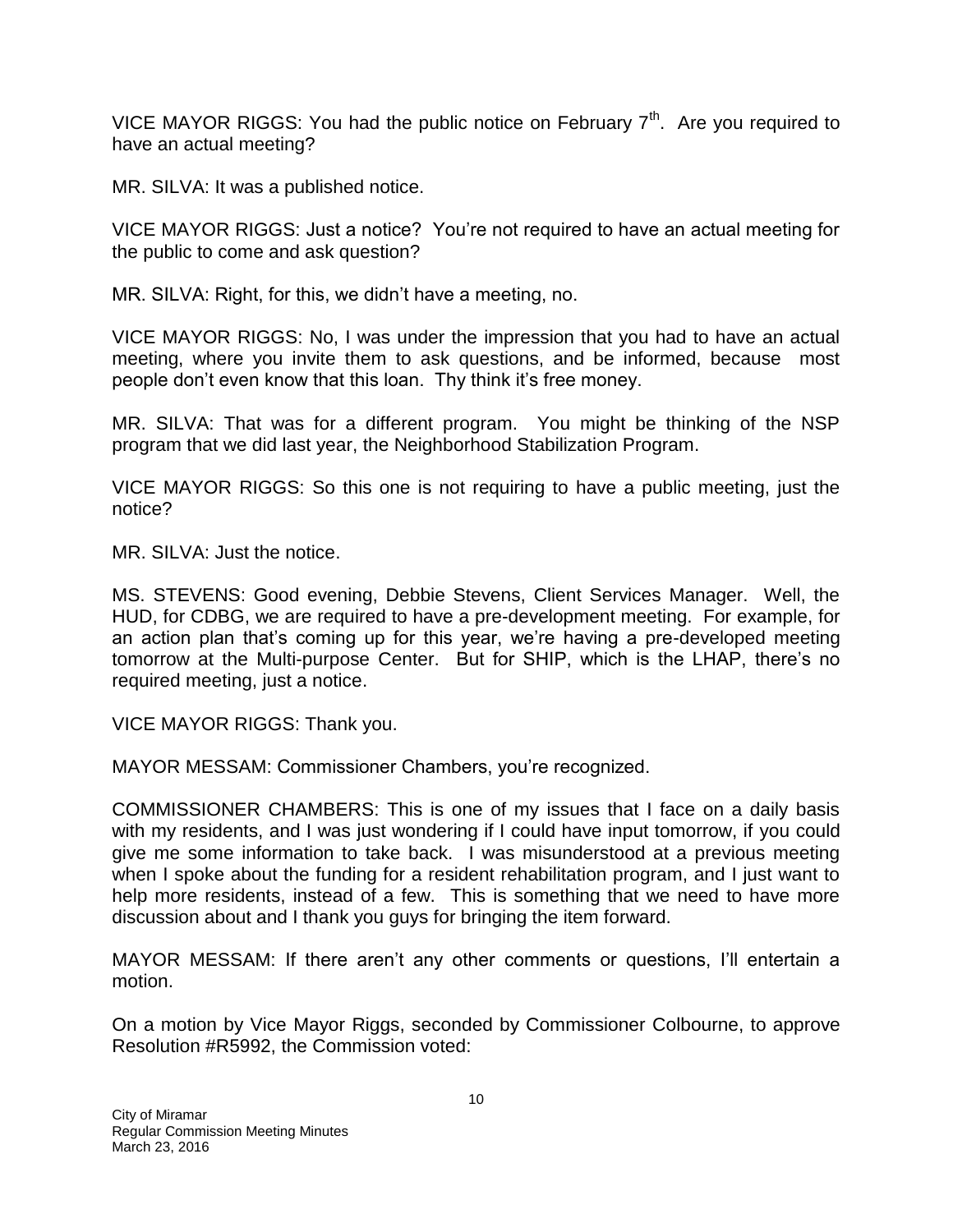Commissioner Barnes Yes Commissioner Chambers Yes Commissioner Colbourne Yes Vice Mayor Riggs **Yes** Mayor Messam Yes

**Resolution No. 16-84**

# **QUASI-JUDICIAL PUBLIC HEARING**

City Attorney Cole explained Miramar's procedures regarding quasi-judicial hearings, stating the rules applied to item 8.

Those providing testimony on the following quasi-judicial item were collectively sworn in by City Clerk Gibbs.

**8.** Temp. Reso. #R5997 considering Application No. 1505794, **Site Plan Approval** for **MPC30**, a 71,466 square foot warehouse distribution building, to be located on a 9.22-acre vacant lot at the northwest corner of Executive Way and Miramar Parkway within Miramar Park of Commerce Phase III. *(Community & Economic Development Director Eric Silva)*

Community & Economic Development Director Eric Silva reviewed the proposed resolution, as set forth in the backup. The City Manager recommended approval.

MAYOR MESSAM: Good evening. State your name and address for the record, please?

Scott Hodges, the applicant's representative, commented the subject development was the last building in Phase III, noting in over 30 years they had over 70 buildings in the Miramar Park of Commerce, and they attracted hundreds of national companies. They had a good working relationship with City staff and were anxious to begin the project, as they just learned there was a strong prospect that a national company might occupy the entire building.

MAYOR MESSAM: At this time, are there any members from the public that wish to speak on this item who may not have stood to be sworn in? Seeing none, I'll bring it back to the dais. Are there any additional questions for the applicant or the staff? Commissioner Chambers.

COMMISSIONER CHAMBERS: I just want to make a comment. Commerce Parkway, it's one of those decisions that were made way back when, and I just want to thank them for what they did. It was a pretty good decision, as it was a good economic engine for the City of Miramar. Park of Commerce was able to utilize the space, and I'm very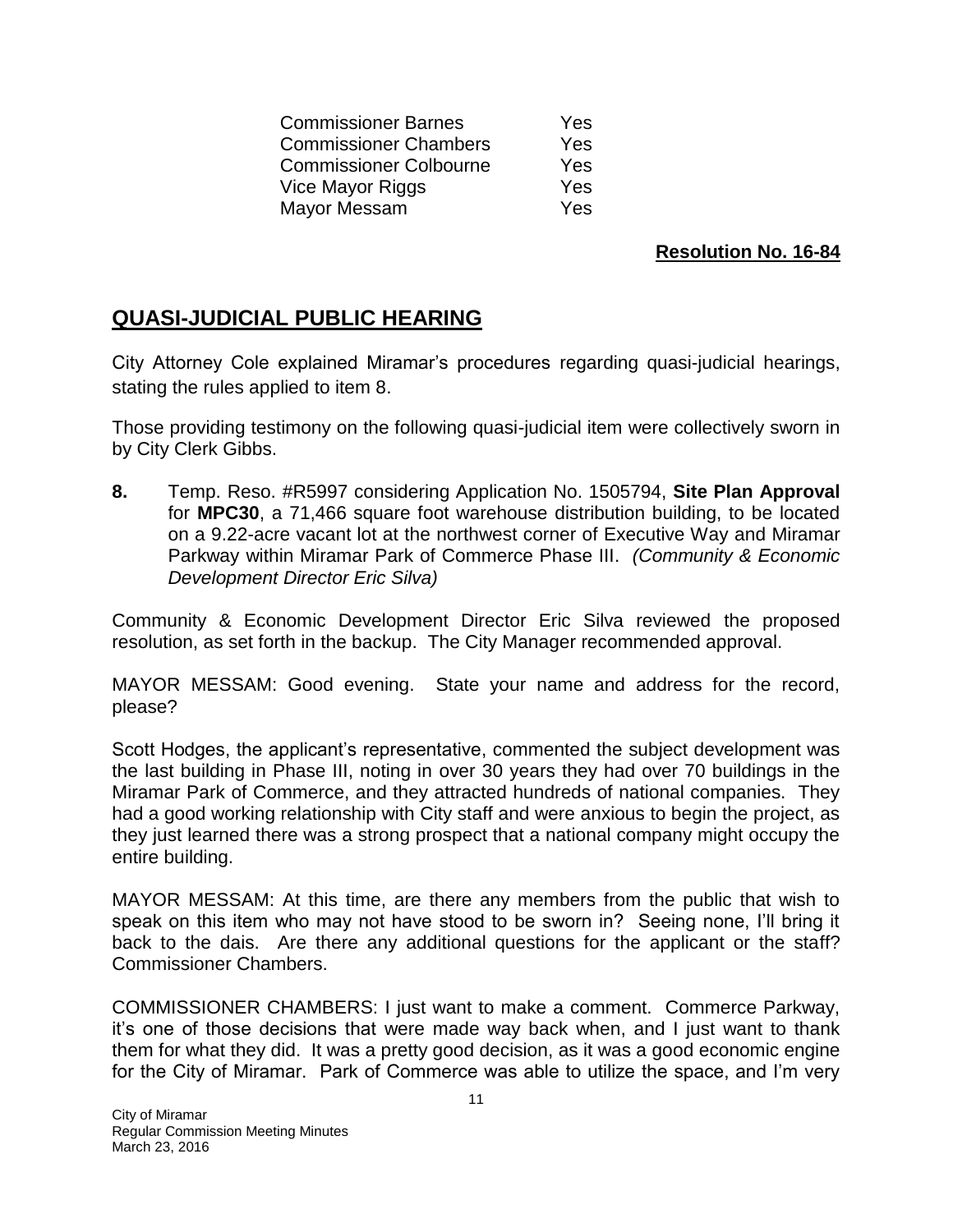proud to have few job openings over there, in terms of the job creation in the City of Miramar. It's just one of those things that when the decision was made to build the Parkway, it might not have been popular at the time, but today we are reaping the benefit of bringing business to Miramar, so I really want to thank everyone involved in making that decision and the owner. It's a good thing in the City of Miramar. Thank you.

MAYOR MESSAM: Commissioner Barnes, you're recognized.

COMMISSIONER BARNES: I'm just saying thanks to some people.

MR. HODGES: It's a teamwork effort. We like to partner with the City and have established a very good relationship over the years.

MAYOR MESSAM: At this time, I'll entertain a motion.

On a motion by Commissioner Chambers, seconded by Vice Mayor Riggs, to approve Resolution #R5997, the Commission voted:

| <b>Commissioner Barnes</b>    | Yes |
|-------------------------------|-----|
| <b>Commissioner Chambers</b>  | Yes |
| <b>Commissioner Colbourne</b> | Yes |
| Vice Mayor Riggs              | Yes |
| Mayor Messam                  | Yes |

**Resolution No. 16-85**

# **OTHER BUSINESS**

### **9. Reports and Comments:**

### **Commissioner Reports:**

MAYOR MESSAM: Last time we started here, so let's start with Commissioner Colbourne moving back towards this way. Any reports?

COMMISSIONER COLBOURNE: Thank you. I do want to comment on the Chamber event that they had a couple of weeks ago, the Sip of Wine, Taste of Heaven. It was a great turnout. It was absolutely the best event that I've seen here in the City of Miramar by the Chamber. I know it was their annual event, and they're obviously getting better every year, because this year it was really good. There were a lot of businesses, a lot of folk, and a great turnout of businesses and the community. Other than that, I just want to say happy holiday to everyone, and that's it for me.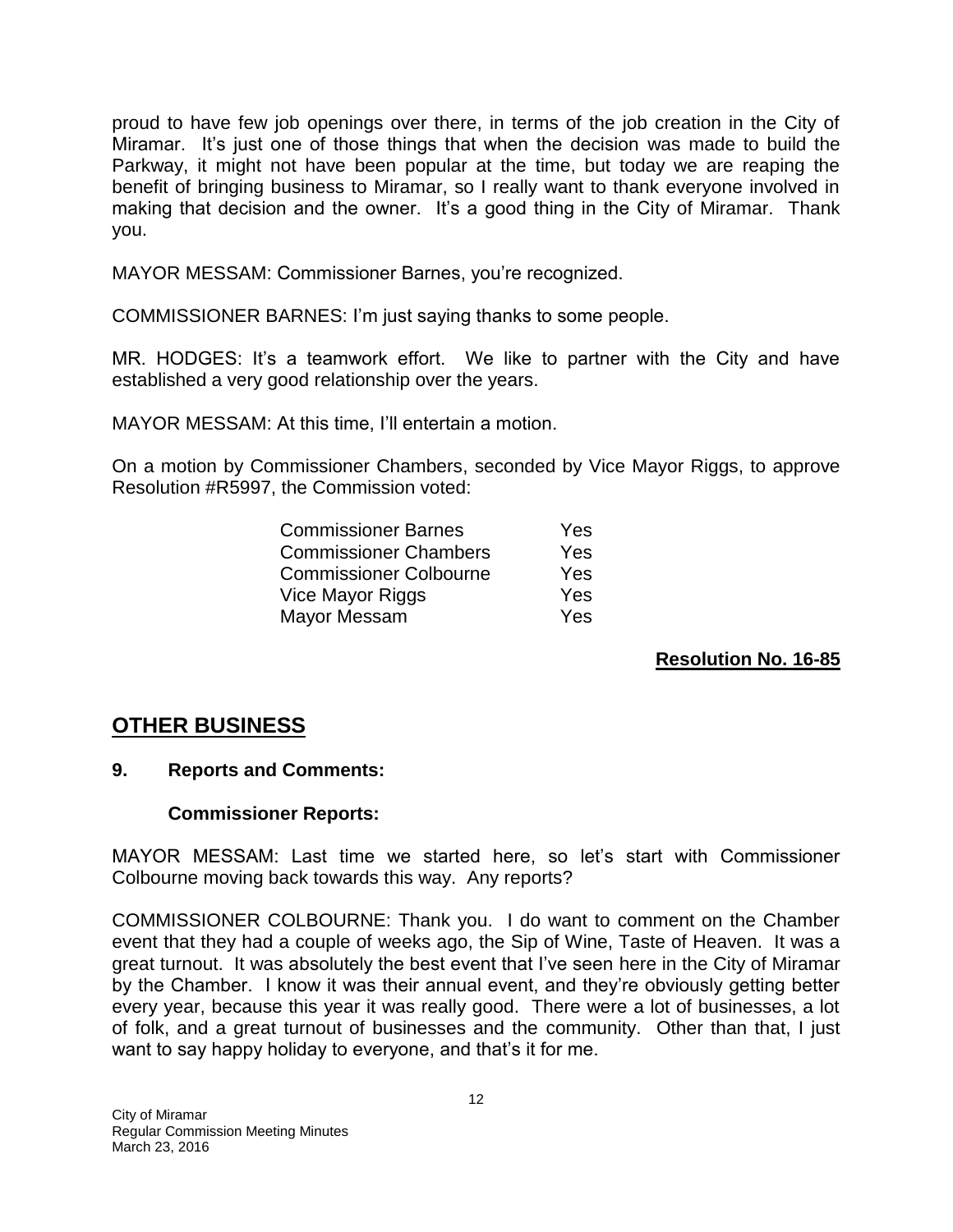MAYOR MESSAM: Commissioner Chambers, any reports? You're recognized.

COMMISSIONER CHAMBERS: Thank you, Mr. Mayor. Yes, Miramar/Pembroke Pines is the best chamber of commerce in the State of Florida. I just want to say we had a Commission retreat recently, and it was a great experience, a lot of fun. It was very productive, and I'm looking forward to another one in the next two or three months. It was a great workshop. I was proud of the presenters. Everyone was good. I really enjoyed it. I stayed longer than I intended to. I just want to say, recently, last week Monday, I had the pleasure of my student from my KAPOW Program at New Renaissance Middle School, they had gotten over 100 new and used purses stuffed with hygiene products, and we were able to deliver them to the Women's Shelter. I want to thank Miramar PD for coming out and supporting the program, we really appreciate them so much, and everyone who was a part of that. You'll hear more on that topic. I want to wish everyone a Happy Easter. Don't forget to come out to the park this weekend. It's Eggapalooza. It's a family fun day at Miramar Regional. Once again, I want to thank the men and women who work in this beautiful City of Miramar every day, who help it go grow and to flourish, and to take care of our residents. Thank you so much. I really appreciate what everyone does for this community. Thank you, Mr. Mayor.

MAYOR MESSAM: You're welcome. Commissioner Barnes?

COMMISSIONER BARNES: Just a couple of mentions. Special congratulations to our new Chief. We do have a formal situation coming up, but I want speak my congratulations here and now. And I've been talking for a couple of months now about this citizenship drive that we've been working on, and I bring the good news that we actually have a date, we have a venue, we have times, so here we go. Citizenship drive, Saturday, April 9, starting at nine o'clock in the morning. It's going to be at our Youth Enrichment Center, 7000 Miramar Parkway. For those residents and their relatives and friends who think they can benefit from this drive, we suggest you get the information. Our promotion is actually getting underway now, so you'll be hearing more about it. She has been out today, but for questions, you're going to call my secretary, Shari, and she's good at giving the information, so you can go ahead and call her. We wanted to do it a little earlier, but I think it's more timely that we do it now, in the wake of our President launching a "Commit to Citizenship" program. I would suggest that residents who are still greeting card holders and would still participate and benefit from the citizenship drive to go to the website: committocitizenship.org for information as you prepare to come to our citizenship drive. Come prepared to pay the application fee, and for the passport pictures that you need to go along with the application. So it's citizenship drive, Youth Enrichment Center, Saturday the  $9<sup>th</sup>$  of April, and we start at nine o'clock in the morning. We have a band of attorneys who are going to help us to fill these application forms and get them on the way. The big boon, the big prize behind that is that if you get it done now, you'll be able to vote in November.

MAYOR MESSAM: Thank you, Commissioner Barnes. Vice Mayor?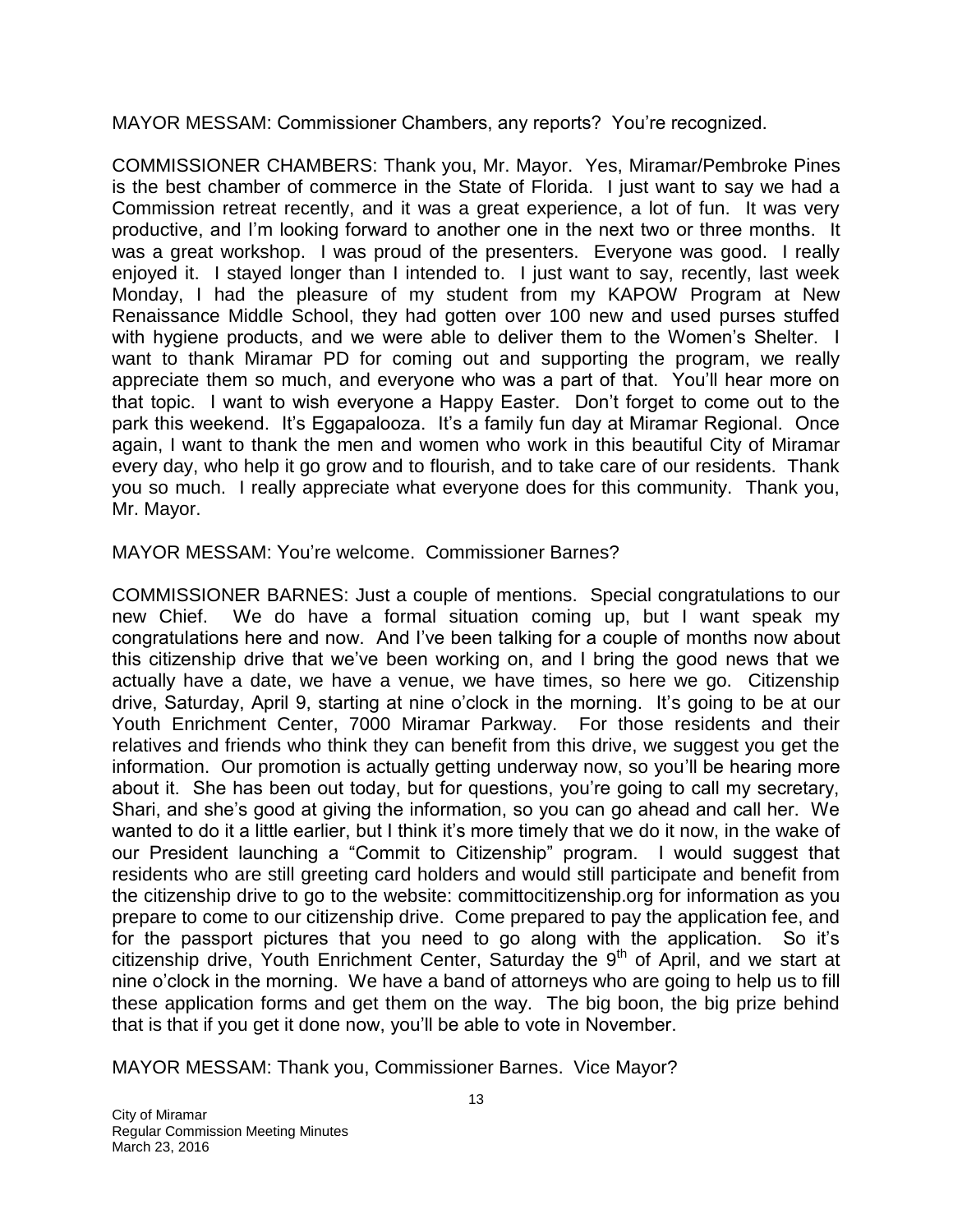VICE MAYOR RIGGS: Thank you. Fire Ops 101, for those of you who don't know about it, we pretty much got to live the life of a firefighter for about a minute, and I'm still traumatized. I knew I was claustrophobic, but it's confirmed. Putting that mask on, I had such a fear that I didn't have air in my tank, I would just die. I've always had so much respect for first responders, but it's up here now. Madam City Manager, whatever they ask for, give it to them. Your job is extremely, extremely difficult, and thank you so much for putting that event together. It's such an eye-opener, and I thank you guys for being such an amazing first responder to our City, where I feel very safe. Thank you so much to you and your staff for the opportunity to do this, and don't ask me to do it again, please. I don't think I'd live through it.

COMMISSIONER BARNES: Mr. Mayor, now that she's gone through this, my absence, I don't think I have to explain. Having to deal with sinus problems and claustrophobia, now you know one of the reasons I wasn't there.

VICE MAYOR RIGGS: Yes. I know I never want to be a firefighter. It's just not for me, so thank you for those of you who are doing it, because if you had to rely on me to do it, forget it. It wouldn't happen, so amazing. Thank you so much. The Sip and Taste was amazing. Great event. Thank you to the Miramar/Pembroke Pines Chamber of Commerce. The Commission Retreat also was an amazing gathering. Other than that, Happy Easter. Yes, thank you.

COMMISSIONER CHAMBERS: Mr. Mayor, Miramar Fire Department, awesome. They did a great job, that training. Chief Williams also was there, it was a lot of fun.

MAYOR MESSAM: Good, good. A couple of announcements, and we do have to confirm a board appointment, a board renewal, which will happen after my brief report. First, I would l just like to notify the public that just this past week, the City of Miramar was again host to a group of elected officials. I have the opportunity to serve for the League of Cities, as the president of the Florida Black Caucus of Local Elected Officials, and we held our Spring Conference right here in the beautiful City of Miramar. In fact, the site for the conference was at the Miramar Wingate Hotel by Wyndham, so we had a little economic development going on, bringing dollars here in the City of Miramar with elected officials from the City of Orlando, Fort Pierce, Tarpon Springs, Fort Myers, Margate, Hallandale, Opa Locka and other cities that came in to receive ethics training. We coordinated with the Florida League of Cities University for Professional Development. We had great workshops, in terms of how to deal and having tough conversations in our community when certain events take place and dealing with our constituents. One of the highlights of the trip was the mobile tour that took place on Friday, where the local elected officials were able to tour the FBI building, was able to have a tour of the Police Headquarters, which is nearing completion, as well as dining at some of our Miramar establishments. It was a great opportunity to network with other local elected officials, as well as highlight and show off the City of Miramar, and bring a few dollars into the City as well. Thanks for all the support from staff. We hired bus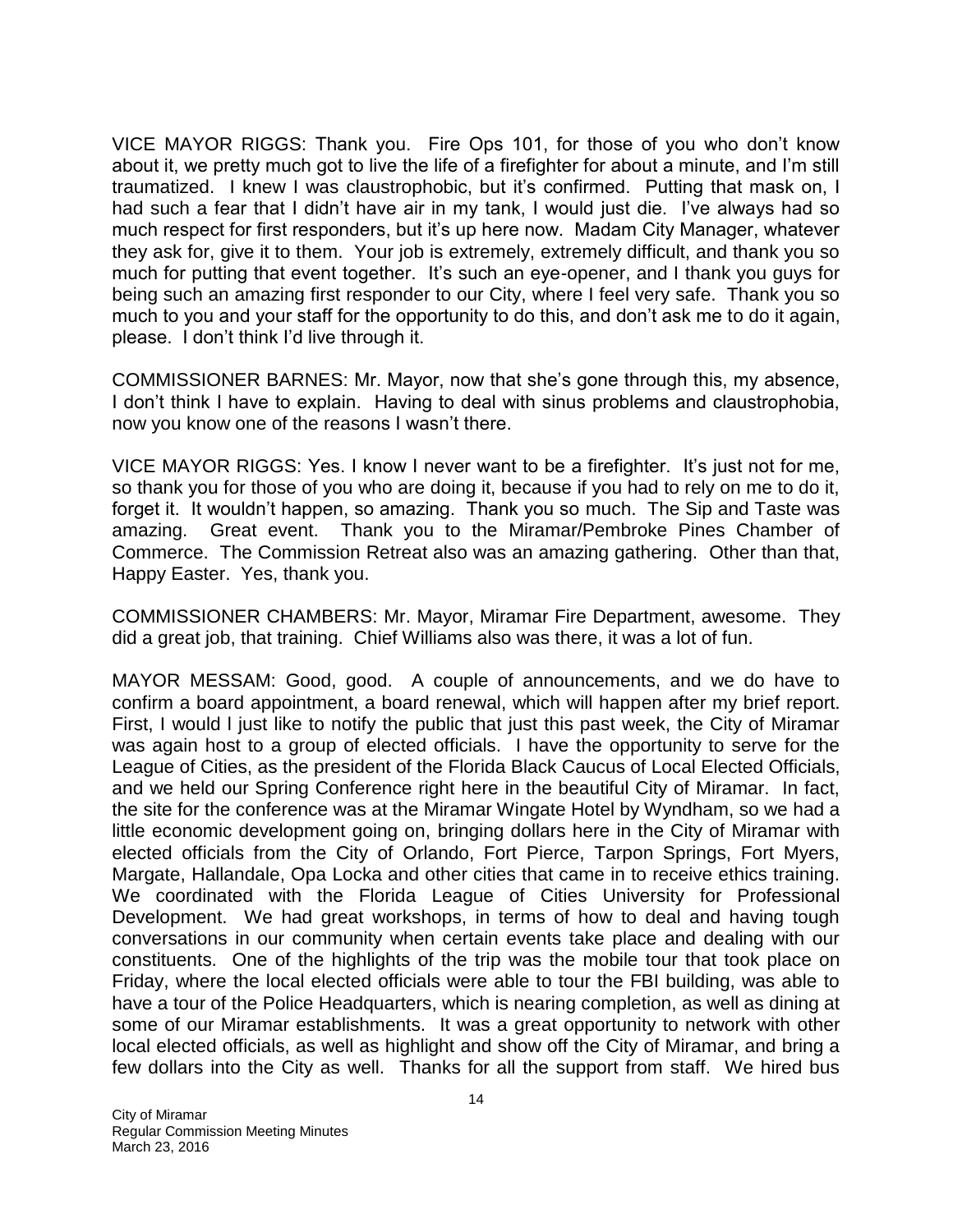services, hired bus drivers; we hired our Miramar Cultural Center. We had a luncheon here; we were able to hire our catering services, so it was a great opportunity to do a great event in the City of Miramar. I'd like to announce, also, after you have gone to the citizenship drive at the Youth Enrichment Center, you can come back over to the Miramar City Hall plaza for the Annual 3K Run/Walk and Health Fair, it's a free event. There'll be a kid zone, free health screenings, and registration will be done onsite. This event is in partnership with our neighbors across the street: 24 Hour Fitness, Memorial Hospital Miramar, Joe DiMaggio, and Comcast, and the event, basically, is an encouraging event to encourage residents to take a look at their health and wellness. So whether you're in shape or sitting on a couch, a 3K is just a little over one mile, and we'll be doing a trek or a walk around the Town Center, and it's a noncompetitive event, and we'll be having free demonstrations. So if you always had an interest of how to do yoga or how to do jazzercise, or how to do spinning to choreographed music, we will have that activity right out here in the plaza of City Hall, as well as providing some patient education information while you get your free screening. So we look forward to seeing everyone on April  $9<sup>th</sup>$ , that's a Saturday, just a little over two weeks from today. Also, we had the opportunity to welcome the Governor, Rick Scott, here, most of the Commission was there, I think, to do another jobs announcement in the City of Miramar, Lufthansa, which is one of our aviation corporations here in the City of Miramar is expanding. Another one of our Miramar-based businesses that are expanding, and they do aviation parts, overhaul and repairs, and service many airlines across the country right here from the City of Miramar and are actually adding another 100 jobs here. The City of Miramar, our Community and Economic Development Department works very hard with the Greater Fort Lauderdale Alliance, and Enterprise Florida to help attract, as well as to retain companies that are especially in the targeted industries. The City of Miramar is doing such a great job and remains attractive for these businesses, and the residual benefits is that we have high-paying jobs in our community, as well as being able to be an attractive place to live in the City of Miramar. It was a pleasure to take place in that activity. As well, I'm so glad to have the Commission Retreat, it was a longtime coming. I know that it was really hard to get everybody together, and I'm glad that we have a convert, but it was really beneficial and, in all seriousness, I think it has definitely laid a foundation for us to continue the dialog. Because, as a Commission, it's our responsibility and our duty to ensure that we're making decisions today that will continue to benefit this community and generations to come, long after we've all left our respective places of service. And the City has done an outstanding job to where we are right now, but we can't rest on our laurels, we have to solve not only the problems of today, but solve the problems that we don't even know that are going to exist tomorrow, and I look forward to working with each of you, so that we can set a path and a vision to move forward. As was shared earlier, I'd like to wish everyone a very blessed Good Friday, as well Happy Easter for those of you who observe the holy weekend. At this time, before we adjourn, I'll go to other reports.

COMMISSIONER CHAMBERS: Mr. Mayor.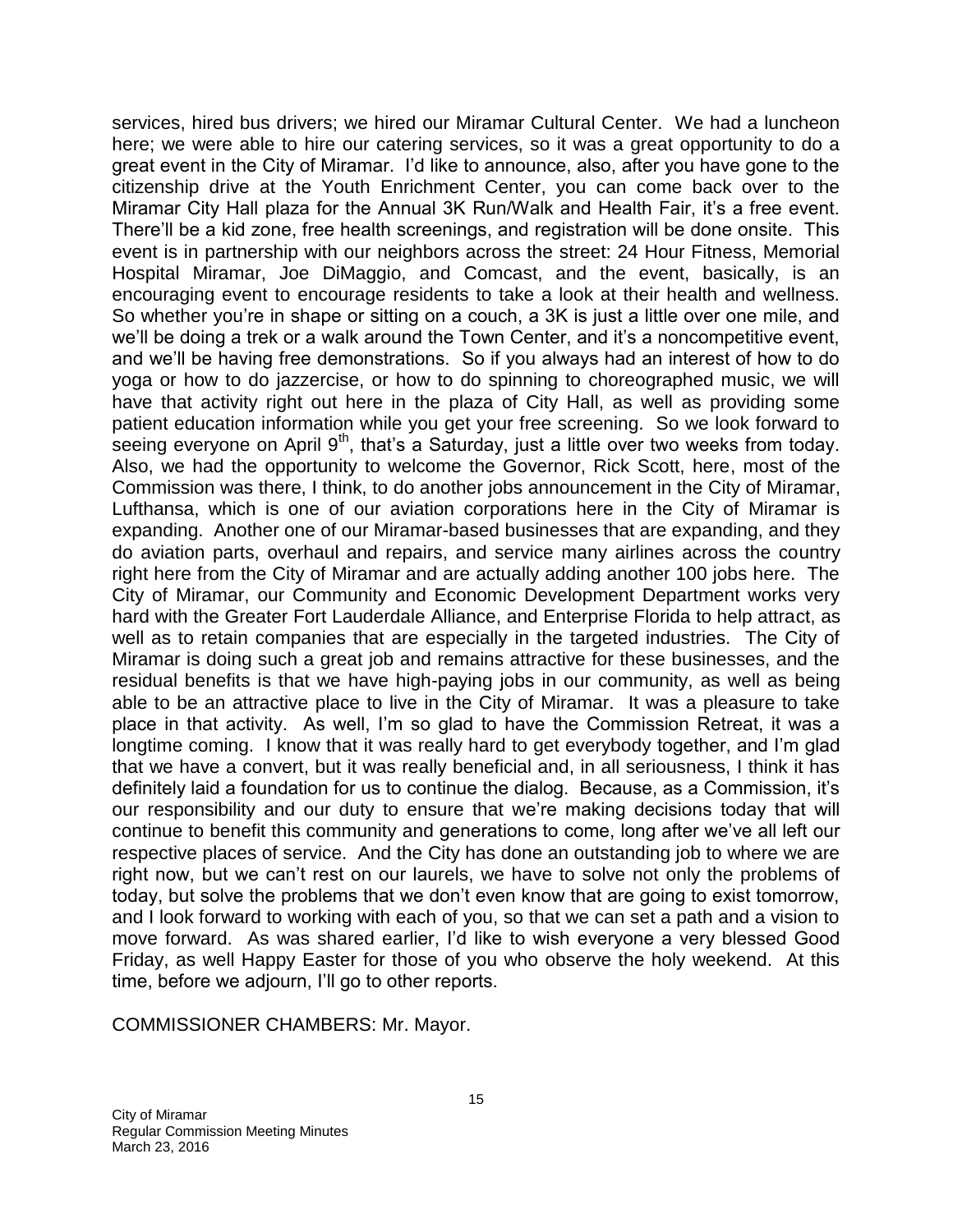MAYOR MESSAM: That's what I'm doing now. Before we adjourn, one minute, Commissioner Chambers.

**(a)** Broward League of Cities Board of Director Appointments *(Mayor Wayne M. Messam)*

MAYOR MESSAM: We have to renew our appointments for the Broward League of Cities Board of Directors and alternate. Currently, I serve as the board, and Commissioner Colbourne is the alternate. Is there any desire to continue to serve?

COMMISSIONER COLBOURNE: I would be happy to continue serving.

MAYOR MESSAM: Well, we always have to provide an opportunity. It's a diplomatic process; want to make sure that everyone has an opportunity to consider, to continue, or not. If there aren't any recommended changes, I'd like to consider serve on the board of directors, and Commissioner Colbourne wishes to stay as the alternate. If there aren't any objections, we can submit those two names, as presented. Do we have to vote?

CITY ATTORNEY COLE: You have to ask for a second.

MAYOR MESSAM: Does anyone want to be a second alternate? Vice Mayor Riggs, Commissioner Barnes?

VICE MAYOR RIGGS: I'd be honored.

MAYOR MESSAM: So Vice Mayor Riggs. At this time, I need a motion to approve the appointments of Mayor Messam for Director, Commissioner Yvette Colbourne for first alternate, and Vice Mayor Riggs as second alternate. May I have a motion, please?

On a motion by Commissioner Barnes, seconded by Commissioner Chambers, to approve the above appointments as stated by Mayor Messam, the Commission voted:

| <b>Commissioner Barnes</b>    | Yes |
|-------------------------------|-----|
| <b>Commissioner Chambers</b>  | Yes |
| <b>Commissioner Colbourne</b> | Yes |
| Vice Mayor Riggs              | Yes |
| Mayor Messam                  | Yes |

**Approved**

### **City Attorney Reports:**

None